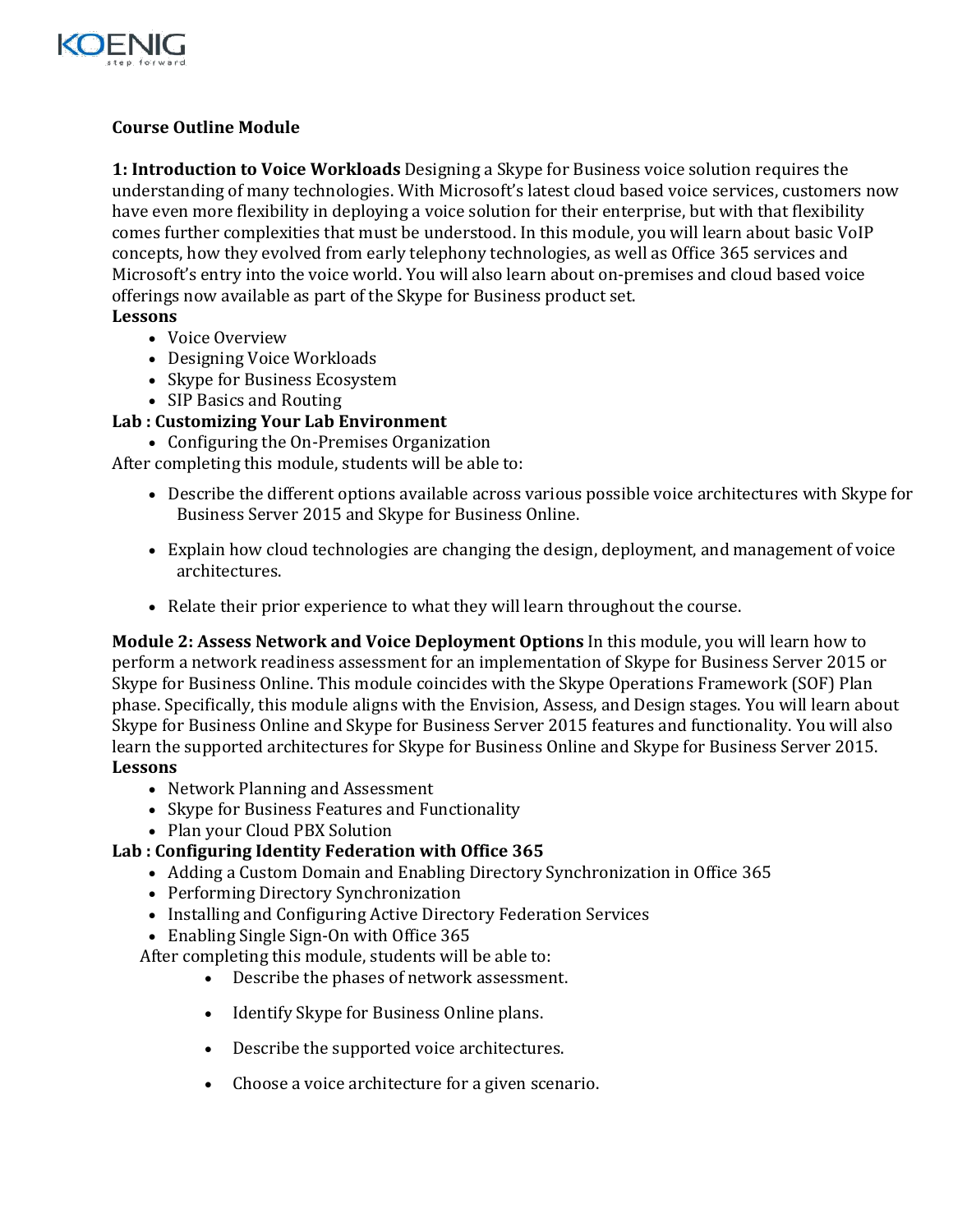**Module 3: Split Domain Configuration** In this module, you will learn what is meant by the term split domain and what it describes relative to the Skype for Business product. You will also learn the benefits of split domain, the prerequisites needed to deploy this environment, and how to provision users once it's been configured. Finally, you will learn to troubleshoot common issues. **Lessons**

- Split Domain Overview
- Split Domain Requirements
- Split Domain Deployments
- User Provisions and Migration
- Troubleshooting Split Domain Related Issues

## **Lab : Setting up Split Domain with Skype for Business Online**

- Setting up Split Domain with Skype for Business Online
- Moving Users to Skype for Business Online
- Verifying the Split Domain Skype for Business User Experience
- Managing Users in Skype for Business Online

After completing this module, students will be able to deploy and configure an environment where users of a domain are split between using Skype for Business Server 2015 and Skype for Business Online.

**Module 4: Cloud PBX with PSTN Calling and Conferencing** Cloud PBX is a Microsoft-based PBX solution offered in Office 365. Cloud PBX enables organizations to eliminate their existing PBX infrastructure and migrate PBX functionality, as well as existing telephone numbers, to Office 365. Public Switch Telephone Network (PSTN) Calling provides a PSTN connection for users via Microsoft Calling Plans. PSTN Conferencing has been integrated into Skype for Business Online Meetings capability in Office 365 which allow users to create, manage, and host their own online meetings with PSTN integration for easy dial-in access.

## **Lessons**

- Cloud PBX with PSTN Calling Features
- PSTN Conferencing and Meeting Features
- Skype for Business Server 2015 Dial-in Conferencing

## **Lab : Configuring Cloud PBX with PSTN Calling**

- Enabling Users for PSTN Calling in Skype for Business Online
- Using Online PSTN Calling Features
- Enabling Users for Cloud PSTN Conferencing
- Using PSTN Conferencing in Skype for Business Online

After completing this module, students will be able to:

- Describe Cloud PBX with PSTN Calling features and conferencing
- Deploy and configure conference and meeting features
- Deploy and configure PSTN Conferencing

**Module 5: Enterprise Voice (On-Premises)** In this module, you will learn about Skype for Business Server 2015 Enterprise Voice. Enterprise Voice is a unified communications solution delivered by Skype for Business Server 2015. Enterprise Voice enables organizations to send and receive calls via the Publicly Switched Telephone Network (PSTN). You will learn how to configure voice components like Dial Plans, Voice Policies, and Routes that are an integral part of the Enterprise Voice solution.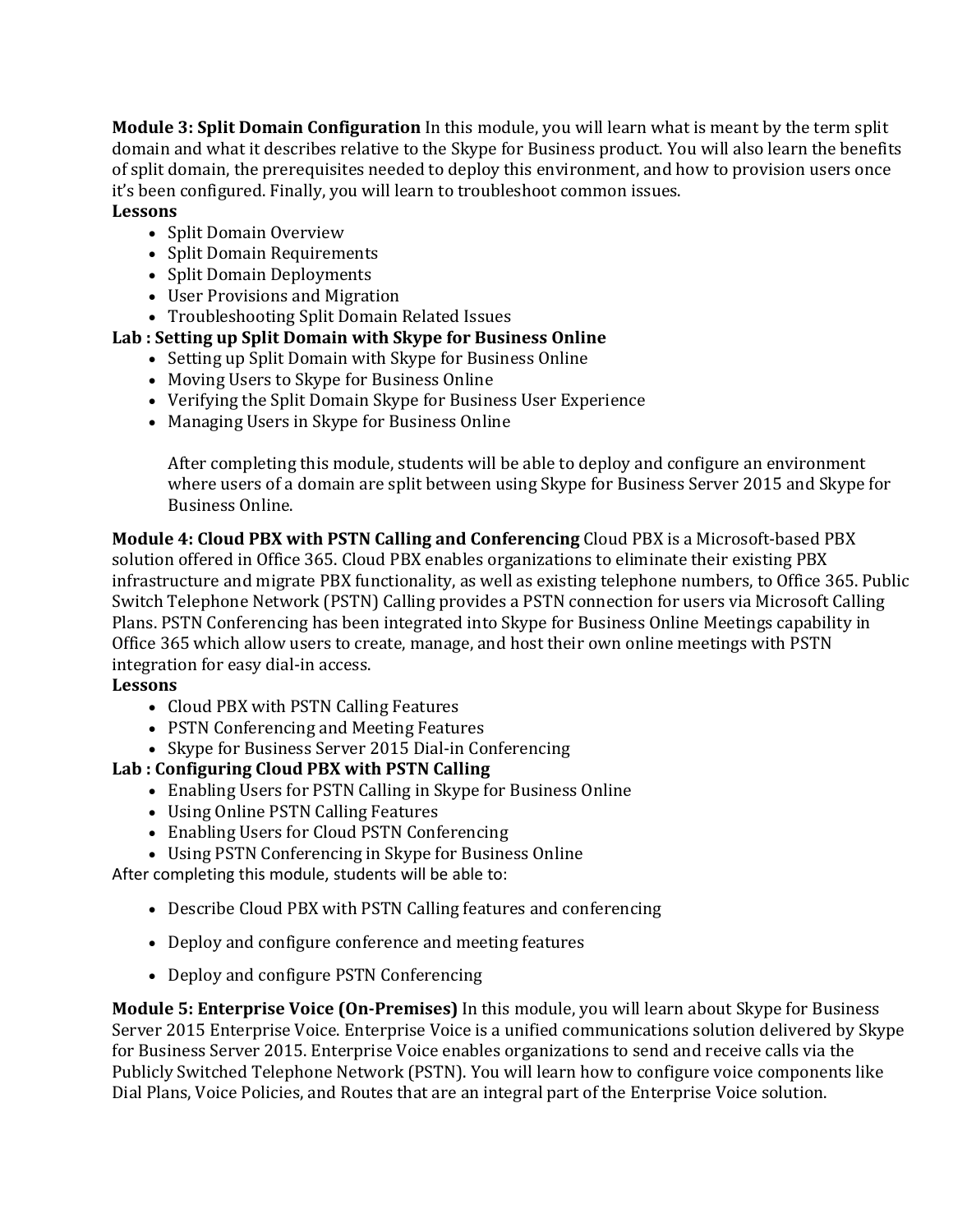#### **Lessons**

- Designing Enterprise Voice
- Configuring Enterprise Voice
- Voice Routing
- Assigning Phone Numbers
- Client Configuration
- Unified Messaging

#### **Lab : Configuring Enterprise Voice**

- Build a Regular Expression
- Configuring Dial Plans
- Configuring a Voice Policy, PSTN Usage, and Route
- Assigning User Dial Plans and Policies
- Test Voice Routing
- Configure the London Dial Plan

After completing this module, students will be able to:

- Design and implement Skype for Business Enterprise Voice.
- Configure Enterprise Voice settings, including dial plans, voice policy, PSTN usage, voice routes, trunks, and numbering plans for DID and extensions.
- Describe Skype for Business Voice Routing.
- Integrate Exchange Unified Messaging with Skype for Business Server 2015.
- Configure Skype for Business client voice features.

**Module 6: PSTN Connectivity** A key component to a successful organization is the ability to communicate between internal employees and customers and partners. In order for this to happen organizations need to bridge communications between their internal communications systems such as Skype for Business Server 2015 and the public switched telephone network by using an existing Public Branch Exchange (PBX), gateway, or Internet service provider (ISP). Connection to the PSTN enables enterprise users to make and receive calls from external numbers by using the same Skype for Business client used for internal calls. In addition, employees can leverage the broad range of Skype for Business features to improve their communications interactions with external users connected through the PSTN. **Lessons**

- Connecting to the PSTN
- Connecting to the Existing PBX
- M:N Interworking Routing
- Call Routing Reliability
- Call via Work
- Shared Line Appearance
- IP Phones
- Room Systems
- Mobile

## **Lab : Configuring Integration with an IP-PBX**

- Configuring Enterprise Voice Settings for London
- Configuring Inter-Trunk Routing
- Research Skype for Business Server 2015 Integration Settings
- Configuring IP-PBX Integration Settings
- After completing this module, students will be able to:
	- Plan for the Mediation Server role.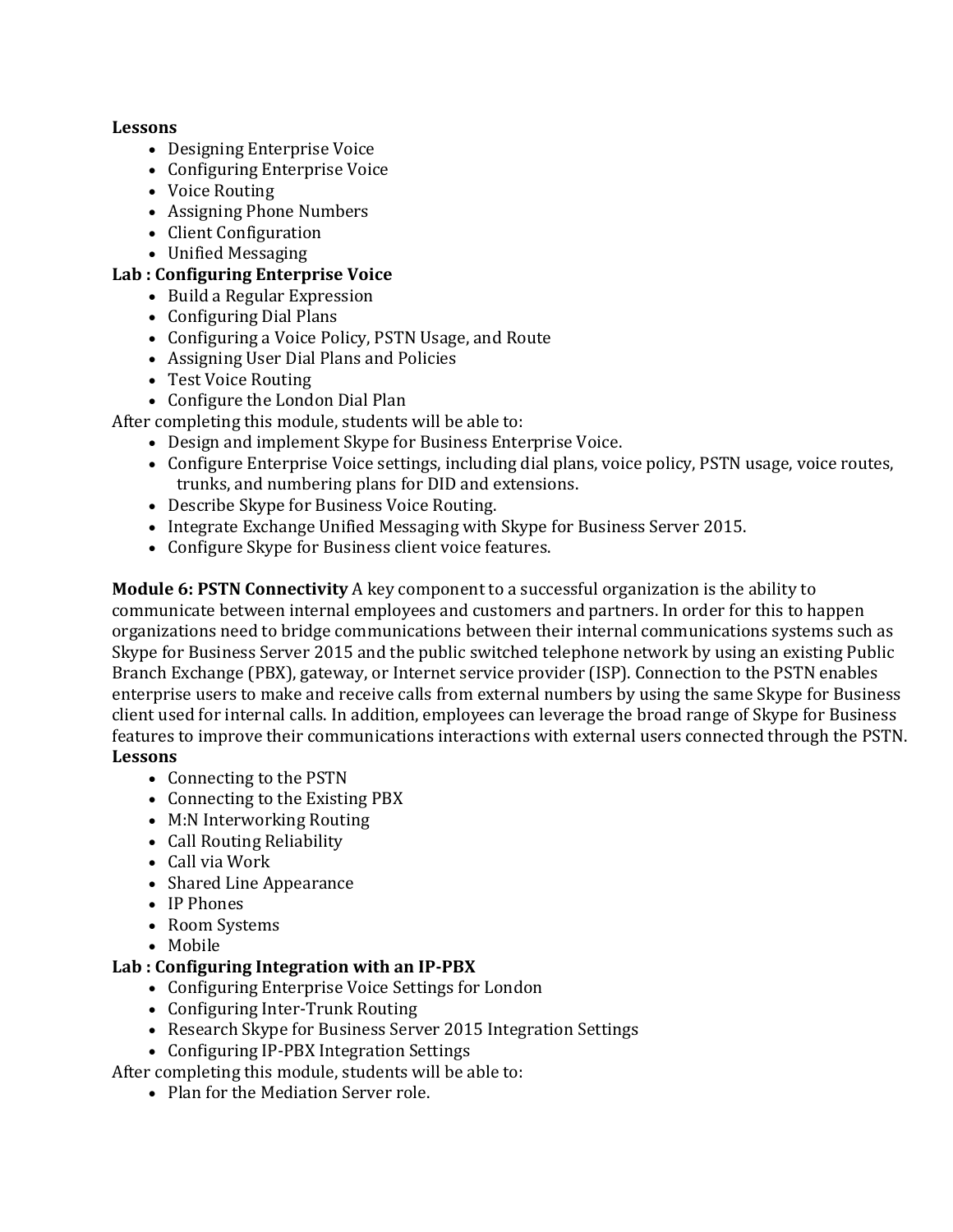- Connect Skype for Business Server 2015 to the PSTN.
- Implement M:N interworking routing.
- Define a reliable route for calls by using the PSTN.
- Describe Call via Work.
- Describe Shared Line Appearance.

**Module 7: Cloud PBX with On-Premises PSTN Connectivity using an Existing Deployment** This module discusses the implementation and configuration of Cloud PBX with an on-premises PSTN with an existing deployment. With many options for implementation, students should be familiar with the different methods and connectivity options. Implementing Cloud PBX requires a tenant with Office 365 and a network infrastructure that can be utilized for users at an office or on a public internet connection. It is important to remember that dial-in conferencing needs to be implemented via PSTN Conferencing or Audio Conferencing Provider (ACP). On-Premises PSTN Connectivity with Cloud Connector Edition will be covered in the next module.

## **Lessons**

• Call Flows and Manageability

# **Lab : Call Flows and Manageability**

- \* Exercise 1: Testing the Current PBX Calling Solution
- \* Exercise 2: Enabling Cloud PBX with On-Premises PSTN Connectivity
- \* Exercise 3: Testing Cloud PBX with On-Premises PSTN Connectivity

After completing this module, students will be able to:

• \* Explain Cloud PBX with On-Premises PSTN Connectivity architectures and scenarios

**Module 8: Cloud PBX with On-Premises PSTN Connectivity using Cloud Connector Edition** Enterprises that have a voice solution on-premises that does not include Skype for Business Server 2015 or Lync Server 2013 can still integrate their current solution with Skype for Business Online by leveraging Cloud Connector Edition (CCE). It is important to choose the correct topology for CCE in order to support an organization's voice requirements. This module will review the different supported topologies and provide guidance on the deployment process.

## **Lessons**

- Introduction to Cloud Connector Edition
- Planning PSTN Connectivity via Cloud Connector Edition
- Deploying Cloud Connector Edition

# **Lab : Deploying Cloud Connector Edition**

- Configuring the Lab Organization
- Prepare First Cloud Connector Edition High Availability Appliance
- Prepare Second Cloud Connector Edition High Availability Appliance
- Create Base VHDX for Cloud Connector Edition Virtual Machines
- Deploy First Cloud Connector Edition High Availability Appliance
- Configure Office 365 Tenant
- Test Cloud PBX with On-Premises PSTN Connectivity
- Deploy Second Cloud Connector Edition High Availability Appliance
- Complete and Testing Cloud Connector Edition High Availability
- Test Cloud Connector Edition Management Service Auto Recovery

After completing this module, students will be able to:

- Know when Cloud Connector Edition is the right solution for an organization.
- Identify Cloud Connector Edition requirements.
- Deploy and manage Cloud Connector Edition.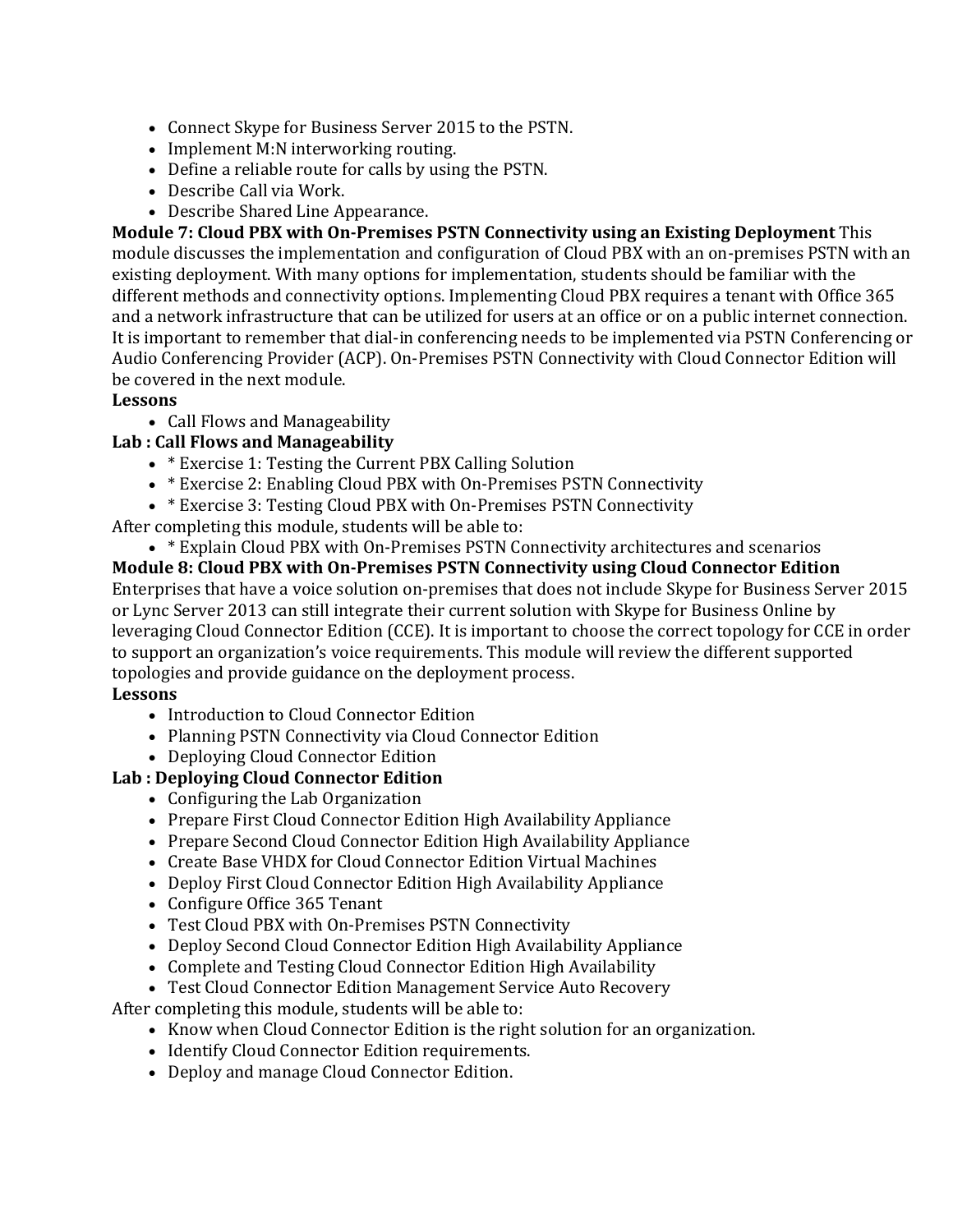**Module 9: Enhanced Calling Features and Device Requirements** Enterprise Voice provides a number of specific on-premises features such as call parking, unassigned numbers, PSTN conferencing, and Response Groups. It also builds on the basic Enterprise Voice deployment scenario introduced earlier in the course. To use Enterprise Voice, you need to know about the various Enterprise Voice applications and how to implement and configure them. You will explore the Skype for Business Server Response Group Service (RGS) in some depth, including components such as RGS agent groups, RGS queues, hunt groups or basic workflows, and Interactive Voice response workflows. In addition, you should be able to describe the Attendant routing method.

#### **Lessons**

- Call Park Service
- Managing Calls to Unassigned Numbers
- Delegation and Private Lines
- Response Group Services
- Location Information Services and E9-1-1

#### **Lab : Configuring Response Groups**

- Configuring Agent Groups and Queues
- Configuring Workflows
- Verifying the Response Group Service Behavior

## **Lab : Configuring Location Information Services and Managing Devices**

- Creating Emergency Routes and PSTN Usages
- Configuring Number Manipulation on Trunks for Emergency Numbers
- Defining LIS Locations
- Experiencing LIS Features

After completing this module, students will be able to:

- Explain the various voice features.
	- Configure calling features that extend Skype for Business Enterprise Voice functionality.
	- Configure call distribution with response groups.
	- Make devices location aware with Location Information Service.
	- Manage devices in Skype for Business Server 2015.

**Module 10: Network Requirements** In this module, you will learn how to optimize voice communications on a network by planning for network consumption and implementing bandwidth optimizing technologies such as call admission control (CAC), quality of service (QoS), and software defined networks (SDN). You will also learn the media stacks available for Skype for Business Server 2015 and Skype for Business Online.

#### **Lessons**

- Media Stacks
- Traffic Modeling
- Quality of Service
- Software-Defined Networking
- Overview of Call Admission Control
- Implementing Call Admission Control
- Software-Defined Networking

## **Lab : Managing Voice Quality**

- Entering information into the Skype for Business Bandwidth Calculator
- Reviewing Calculated Results
- Configuring Quality of Service
- Verifying the Quality of Service Application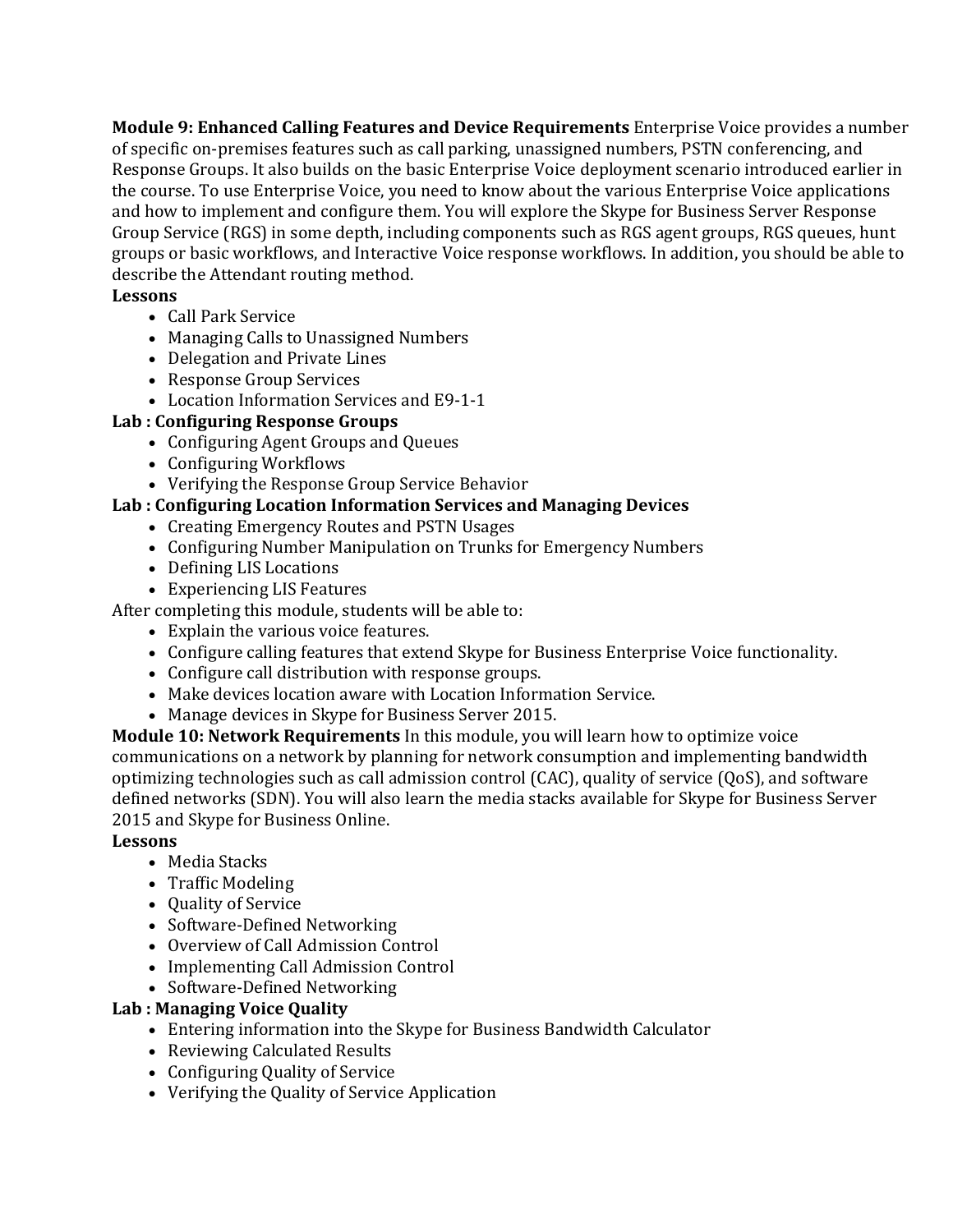• Configuring Call Admission Control to Manage Bandwidth

• Analyzing DSCP Values and Port Ranges for Prioritizing Network Traffic (Bonus Exercise After completing this module, students will be able to:

- Explain the media stacks available for Skype for Business Server 2015 and Skype for Business Online.
- Plan for network consumption.
- Optimize voice communications on a network.
- Implement bandwidth-optimizing technologies such as call admission control (CAC), quality of service (QoS), and software-defined networks (SDN).

**Module 11: Monitoring and Maintaining Voice Quality** Asserting, achieving, and maintaining call quality are imperative for a successful Skype for Business deployment, especially for voice and conferencing workloads. This module will detail Microsoft's Call Quality Methodology as both a process and toolset that can be used to achieve these goals. Call Quality Scorecard, along with its accompanying script and the Call Quality Dashboard, will be described as additional tools to measure and maintain call quality goals set by an organization. The module will also show how to leverage native Skype for Business tools and datasets to help troubleshoot and further refine deployment quality.

## **Lessons**

- Call Quality Methodology
- Call Quality Dashboard
- Monitoring Tools
- Usage Reports and Monitoring

# **Lab : Deploying Call Quality Dashboard, Analyzing Reports, and Capturing KHI**

- Installing the Skype Call Quality Dashboard
- Using the Skype Call Quality Dashboard
- Analyze Peer-to-Peer Session Detail Reports
- Troubleshoot Media Quality Reports
- Monitoring Synthetic Transactions
- Monitoring Server Health

# After completing this module, students will be able to:

- Leverage the Call Quality Methodology (CQM) and monitoring tools.
- Effectively define and assert call quality.

**Module 12: Voice Troubleshooting** Troubleshooting is a basic skill that is required to support Skype for Business Server deployments. Skype for Business infrastructure can be deployed in a variety of topologies, as has been described throughout this course. Skype for Business administrators should be familiar with both the core tools and the troubleshooting methods that apply specifically to Skype for Business Online and Skype for Business Server 2015. This module will introduce tools and methodologies for troubleshooting Skype for Business client, Skype for Business Server 2015, and Skype for Business Online. Various scenarios will be explored to provide familiarity with some of the common issues administrators face.

## **Lessons**

- Troubleshooting Call Quality
- Troubleshooting Scenarios
- Troubleshooting Skype for Business Online Voice
- Troubleshooting IP Phones

# **Lab : Troubleshoot Dial Plans, Routing, and Trunks**

- Reviewing the Centralized Logging Service Components
- Using the CLS Logger Tool